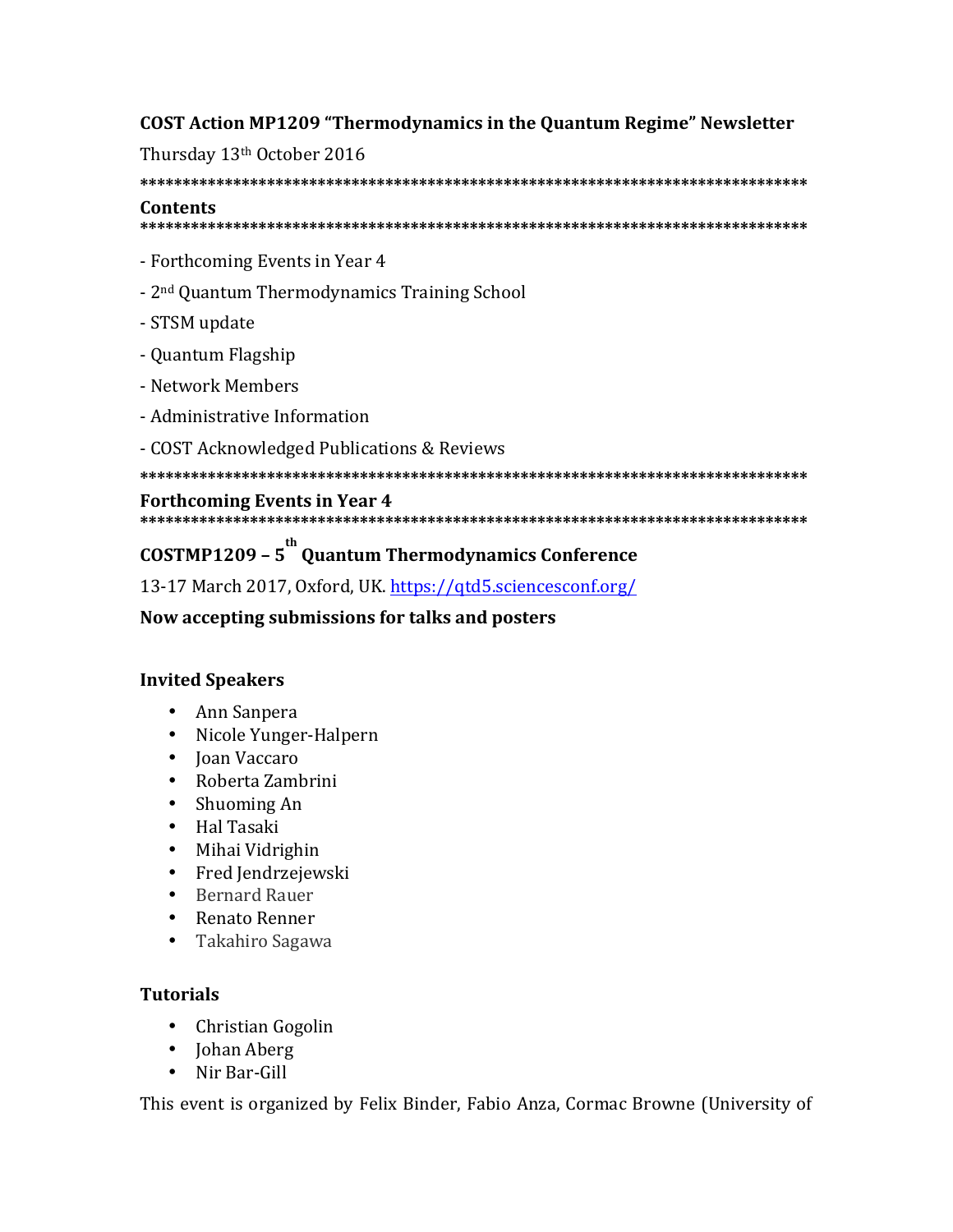Oxford) and Luis Correa, Pietro Liuzzo-Scorpo and Gerardo Adesso (University of Nottingham).

COST funding will be available for a limited number of participants. Please state with your submission if you would like to be considered for COST funding. COST reimbursement invites will be sent out from January onwards.

The conference poster is attached if you wish to print out to advertise the conference to interested colleagues and departments.

# COSTMP1209 -  $8^{\text{th}}$  Working Group Meeting

6-9 December 2016, Smolenice, Slovakia.

http://quantum.physics.sk/conf/mathermo2016/ Registration now open

It is with great delight that we announce that A Focus Meeting 'Mathematical Foundations of Quantum Thermodynamics' will be taking place as detailed above.

This event is being organized by Marcus Huber, Daniel Reitzner, Tomáš Rybár, Martina Zemanová and Mário Ziman.

We hope that COST MP1209 funding will be available for a number of participants. Please state in the 'special requirements' box upon registration if you would like to be considered for COST funding.

#### 

#### 2<sup>nd</sup> Quantum Thermodynamics Training School

COSTMP1209 - The 2nd Quantum Thermodynamics Training School 'Thermodynamics and non-equilibrium phenomena at Quantum interfaces of light and matter" was held recently in Cambridge

#### http://ee.princeton.edu/research/tureci/summer-school

The School was organised by Mete Atature, Hakan Türeci & Pamela Smith and was a huge success with over 60 participants attending. The School hosted a diverse group of Trainers who gave very interesting and engaging presentations on a wide range of topics. The discussions during the lectures, short talks and poster sessions were lively and hopefully the amount of mutual information has increased amongst the participants.

We thank Mete, Hakan and Pam for all their hard work, under difficult circumstances, in arranging this inspiring Training School.

#### **STSM Update**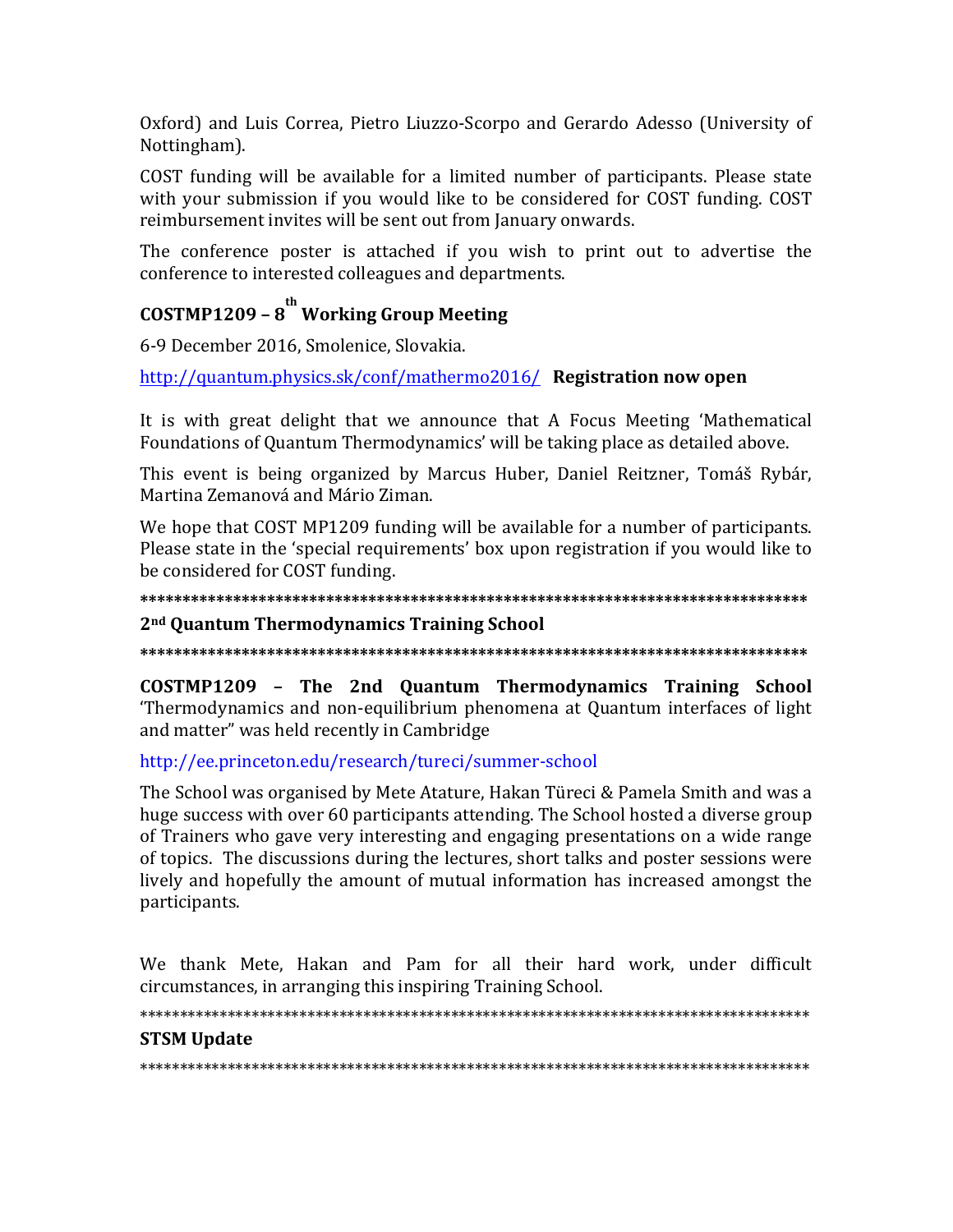The next STSM call opens on the 1<sup>st</sup> November and applications must be received

by 15<sup>th</sup> November. STSM applications are a competitive process so, if you are considering applying, please give yourself the best chance of success by ensuring your project description is as strong as possible.

Further details of this and future calls can be found on the website

http://blogs.exeter.ac.uk/qut/

#### **Ouantum Technologies Flagship**

Following the support of more than 3000 representatives from academia, industry and governmental and funding institutions, the Quantum Manifesto has now been published. Since its publication, a working group has been set up to propose a Strategic Research Agenda with clear goals, as well as an efficient approach to the implementation and governance of the Quantum Technologies (QT) Flagship program consisting of  $E1$  billion over 10 years for quantum research.

A European wide workshop will take place on November 10<sup>th</sup> in Berlin (venue to be determined) to discuss the above program with the wider community from academia and industry. If you wish to attend please contact Sandra Howsley. Your opinion can also be submitted via an online Google poll before October 25<sup>th</sup> 2016.

# **Network Members**

#### 

30 individual researchers have joined the network.

# **Administrative Information**

Please can you check your member details on the COST MP1209 website (http://blogs.exeter.ac.uk/qut/members/) and if you haven't already done so. please send any amendments to Sandra Howsley. In addition, please send a picture of yourself to add to your profile on our website-this should be 250 pixels wide by 200 pixels high.

It would be great to have some more pictures included on the website. So if any member has any photos from previous conferences that they are happy for us to include or any items for inclusion in the next newsletter, please forward them to Sandra Howsley.

#### **COST Acknowledged Publications**